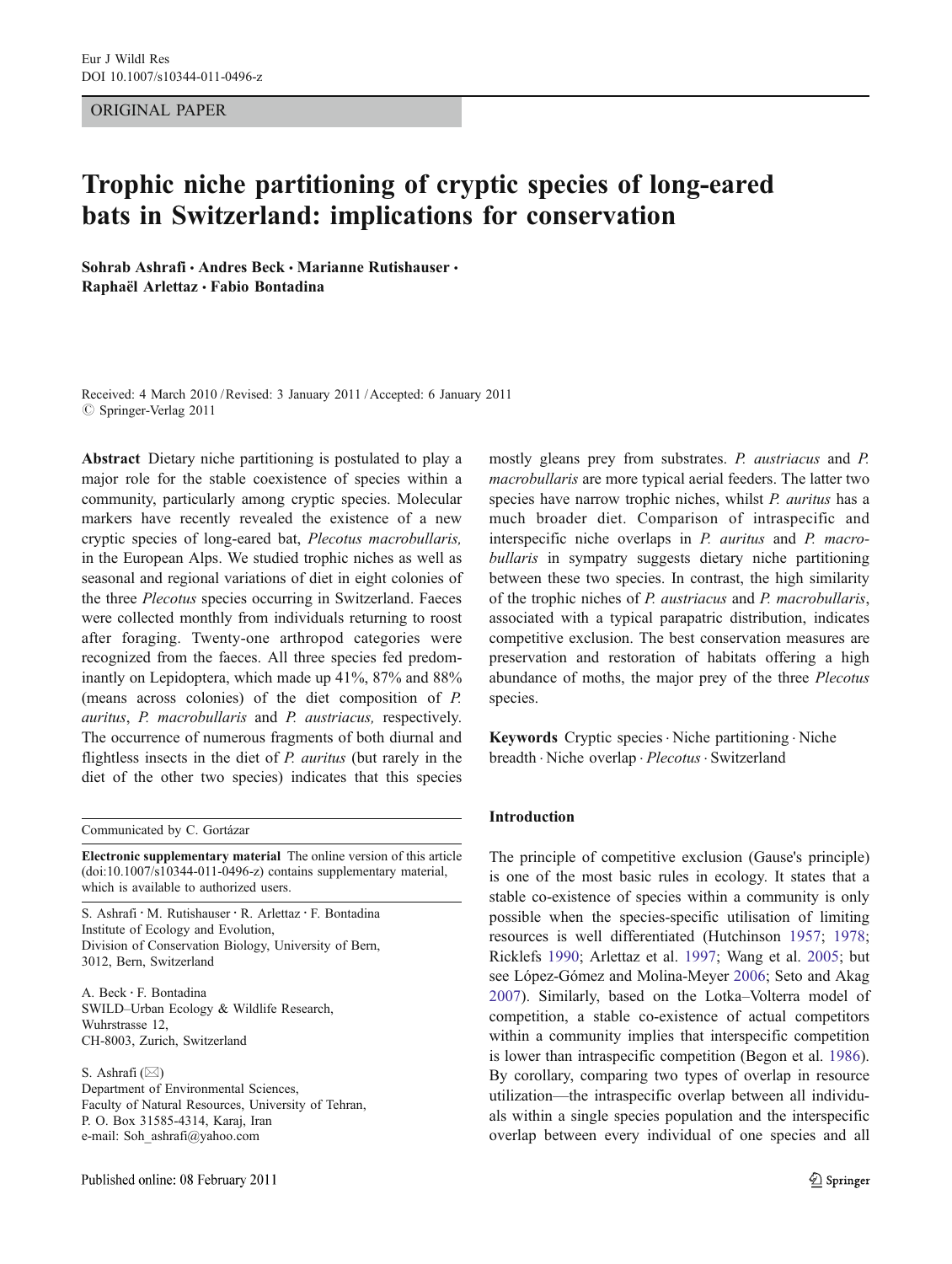individuals from the other species—allows testing for resource partitioning among co-existing species under conditions of limiting resources (Arlettaz et al. [1997](#page-5-0)). A narrow niche can result from either a simple, progressive specialisation over evolutionary time, irrespective of any interspecific interaction, or from resource exploitation adjustments under the pressure exerted by sympatric competitors for accessing common resources (Hutchinson [1978](#page-6-0)).

It has been found that the most important dimensions of the ecological niche are habitat and diet, with most of the ecological differentiation between species occurring along these two axes (Schoener [1986](#page-6-0)). Consequently, many ecological studies to date have focused on foraging habitats and diet composition of animals (e.g. Arlettaz et al. [1997](#page-5-0); Arlettaz [1999;](#page-5-0) Vitt et al. [2000](#page-6-0); Nicholls and Racey [2006](#page-6-0)). The existence of several taxonomic groups with cryptic species (species which appear morphologically identical but are genetically distinct) provides a unique opportunity to investigate the fine-grained resource partitioning mechanisms at play within animal communities (Arlettaz et al. [1997\)](#page-5-0).

One such group of cryptic species has been the subject of many recent discoveries and requires further investigation, namely the bat species. Bats are one of the most diverse mammalian taxa, with more than 1,100 species described globally. Bats also belong to the most endangered vertebrates in the world, with 22% of the species classified as threatened or near threatened (IUCN Red list [2009](#page-6-0)). In the Western world, bats have undergone massive population declines since the mid 20th century. Widespread habitat loss and transformation, large-scale agricultural intensification, including pesticide application, are considered as the primary factors of bat population declines (Stebbings [1988](#page-6-0); Ransome [1990;](#page-6-0) Walsh and Harris [1996a](#page-6-0), [b;](#page-6-0) Wickramasinghe et al. [2004;](#page-6-0) Bontadina et al. [2008\)](#page-5-0).

Recently, several cryptic species of bats have been discovered (e.g. Kiefer and Veith [2001;](#page-6-0) Benda et al. [2004a](#page-5-0), [b](#page-5-0)). The taxonomic status of European long-eared bats (genus Plecotus), which are widespread in the whole Palearctic zone, was scrutinized by Kiefer et al. [\(2002](#page-6-0)), Benda et al. ([2004b\)](#page-5-0) and Spitzenberger et al. ([2006\)](#page-6-0). Beside the two formerly recognized species (Plecotus auritus and P. austriacus), molecular markers could evidence the existence in the European Alps of a third cryptic species, P. macrobullaris (Kiefer and Veith [2001;](#page-6-0) Spitzenberger et al. [2002](#page-6-0), [2003](#page-6-0)). In Switzerland, this species was mainly known in the Alpine massif, above 600 m altitude, where it can be found in sympatry with P. auritus and in the vicinity of P. austriacus (Rutishauser et al. unpublished data; Ashrafi et al. [2010\)](#page-5-0).

The three long-eared bats of Europe are not only morphologically extremely similar but also genetically closely related (Kiefer et al. [2002](#page-6-0); Spitzenberger et al.

[2006](#page-6-0)): actually, there is no single external morphological character that enables full species distinction (Ashrafi et al. [2010](#page-5-0)). The apparently stable co-existence of sympatric populations of P. macrobullaris and P. auritus in the Swiss Alps has to have been achieved through a process of ecological niche differentiation (Arlettaz et al. [1997](#page-5-0)). In contrast, there is so far no evidence for sympatric populations of P. austriacus and P. macrobullaris. Although potential distributions predicted via spatial modelling overlap (Rutishauser et al. unpublished data), all areas checked so far harbour only one of the two species. This situation may reveal interspecific spatial exclusion (outcompetition) caused by too similar ecological niches, i.e. a too wide niche overlap.

Previous faecal analysis led to characterize P. auritus as a generalist forager (e.g. Beck [1995](#page-5-0)). Although sympatric co-existence of P. auritus and P. macrobullaris could be achieved through a simple partitioning of foraging habitat (Arlettaz [1999](#page-5-0)) or foraging activity time (e.g. Rydell et al. [1996](#page-6-0)) without obligatory diet segregation, we predict for P. macrobullaris a narrower trophic niche, i.e. a higher prey specialization. This may be a way to decrease interspecific pressure in resource utilization, i.e. to achieve an acceptable balance in interspecific food resource sharing, although such a mechanism would bear costs (lower survival rates, reproductive performance and/or population density) for the species whose niche is included in that of the other (asymmetric species-specific competition coefficients; Lotka–Volterra model, Begon et al. [1986\)](#page-5-0). In contrast, given the apparent parapatric distribution of P. austriacus and P. macrobullaris, a large dietary niche overlap between these two species would be expected. Finally, as we worked in several areas of Switzerland with varying land-use intensity, we expected narrower dietary niches in regions characterized by high-intensity agriculture, because industrial farming reduces species richness and invertebrate abundance (Britschgi et al. [2006](#page-5-0)) in comparison with traditional, low-intensity agriculture.

To summarize, this study evaluates the extent to which ecological niche specialization and differentiation occur between the three species of long-eared bats in Switzerland along one major niche dimension, the trophic axis. It further aims at identifying the ecological requirements of the three Plecotus species with the idea to draw recommendations for better targeted conservation management.

## Materials and methods

Field sampling and data collection

In May–September 2007 and 2008, we collected a total of 899 faecal samples from 251 long-eared bats  $(n=137)$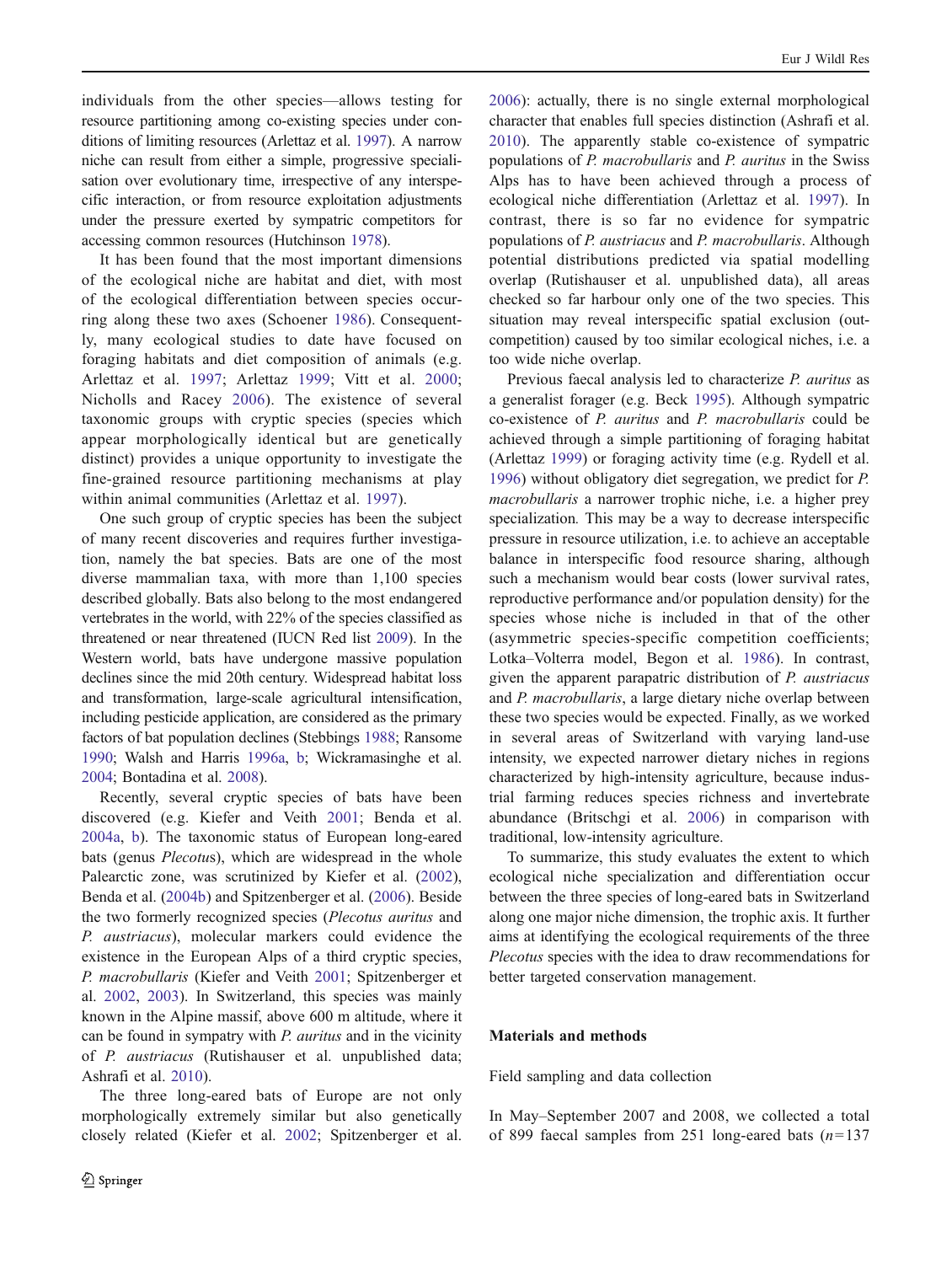P. auritus, 41 P. austriacus and 73 P. macrobullaris) captured at eight colonies in southern, northern and southwestern Switzerland (Appendix S1). All sites were already known as relatively large maternal colonies (20–40 females) from a previous study (Ashrafi et al. [2010](#page-5-0)). Faecal samples were obtained from bats mist-netted at the entrance of their attic roost—to minimise disturbance of the colony —when returning from their nocturnal foraging. For each roost, the species' identity had been previously assessed (in 2006) by DNA analysis of several individuals in each roost (Ashrafi et al. [2010\)](#page-5-0). During the present study, we further identified individuals based on eight external characters, as suggested by Ashrafi et al. [\(2010\)](#page-5-0). The bats were kept in linen bags until defecation, which took place within 30–120 min after capture. Individual faecal samples were dry-stored in paper envelopes. In the laboratory, the faecal pellets were soaked in water for at least 10 min and teased apart with dissecting needles on a Petri dish under a binocular microscope (Leica MZ9.5, Leica Microsystems, Switzerland; 10–60x magnitude). Identification of arthropod remains to order or family was achieved using several identification keys (e.g. Shiel et al. [1997;](#page-6-0) Whitaker [1988\)](#page-6-0) and referring to our own collection of identifiable arthropod remains in bat faeces (Arlettaz et al. [2000](#page-5-0)). The proportion (% volume) of each prey category was estimated for each faecal pellet to the nearest 5%, and then estimated for the whole individual sample.

#### Trophic niche breadth and niche overlap

Trophic niche breadths were estimated using Levin's index (Krebs [1999](#page-6-0); Arlettaz et al. [1997\)](#page-5-0), from the proportion  $p_i$  of all prey categories in the diet:

$$
B = \frac{1}{\sum p_i^2}
$$

The index B ranges from 0 to  $n$ , with  $n$  corresponding to the number of prey categories. Niche breadth was calculated at the individual level in monthly intervals in order to account for possible species-specific seasonal effects (Appendix S1). Moreover, individual niche breadth for colonies in the low-intensity (Upper Valais, Alps) vs. high-intensity (Lower Valais, Rhone valley) cultivated areas were compared statistically. Assumptions of normality and homogeneity were tested using Shapiro's test and Leven's test. Due to significant deviation from normality we had to rely on non-parametric tests for estimating niche breadths in either geographic (Mann– Whitney U test) or seasonal (monthly; Kruskal–Wallis test, using the pgirmess package) comparisons (R program; R Development Core Team [2009\)](#page-6-0).

Individual niche overlaps were calculated using Freeman and Tukeys' index according to Matusita [\(1955](#page-6-0)).

$$
FT_{ij} = \sum_{r=1}^{k} (p_{ir} \cdot p_{jr})^{\frac{1}{2}}
$$

 $FT_{ii}$  measures the niche overlap between the individuals  $i$  and  $j$ , where  $k$  is the total number of used resources (prey categories) and  $p_{ir}$  and  $p_{jr}$  are the proportions of the resource,  $r$ , utilized by individual  $i$  and  $j$ , respectively. The index ranges from 0 (no overlap) to 1 (complete overlap). Overlaps were measured monthly for the sole situation of sympatry (mixed colony harbouring both P. auritus and P. macrobullaris), both intraspecifically and interspecifically (through a matrix of individual samples with all possible monthly pairwise comparisons), as outlined in Arlettaz et al. [\(1997](#page-5-0)). To test for differences between the two types of overlap, we used a randomization procedure, which generated random series of matrices of similar size and compared their outcomes with the observed matrix (J. Goudet, unpublished, available upon request from the first author). However, sample sizes that were too small prevented calculations of inter- and intraspecific niche overlaps for the mixed colony at the beginning and at the end of the season.

#### Results

#### Diet composition

Overall, 21 prey categories were identified in the faecal samples of P. auritus, 15 categories in P. macrobullaris and 12 in P. austriacus (Table [1\)](#page-3-0). The major prey categories in P. auritus' diet were Lepidoptera adults (between colonies mean 41.0% [of prey fragments' volume]; range 13.0– 68.0%; calculated from individual faecal samples), Coleoptera (mean 7.0%, range 0.6 11.3%), Diptera (16.6%, 9.6– 20.7%), Dermaptera (14%, 0.6–30.0%), Arachnida (8.0%, 0.5–17.2%) and Chilopoda  $(4.2\%, 0.0–10.0)$ . The diet of P. macrobullaris comprised Lepidoptera (mean 88.0%, range 82.0–93.0%), Coleoptera (3.5%, 1.2–7.9%) and Diptera  $(6.7\%, 3.8-9.0\%)$ , that of *P. austriacus* comprised Lepidoptera (87.0%, 86.0–89.0%), Coleoptera (1.3%, 0.0– 2.6%), Diptera (4.8%, 3.1–6.4%) and Hymenoptera (0.8%, 0.0–1.6%). These main categories made up  $90.8\%$ ,  $98.2\%$ and 93.9% of the diet composition of P. auritus, P. macrobullaris and P. austriacus, respectively. Prey categories typically revealing a ground-foraging behaviour made up, on average, 27.8%, 0.9% and 2.7% of the diet of P. auritus, P. macrobullaris and P. austriacus, respectively. There was no significant seasonal variation in the main prey category Lepidoptera adults for any of the three species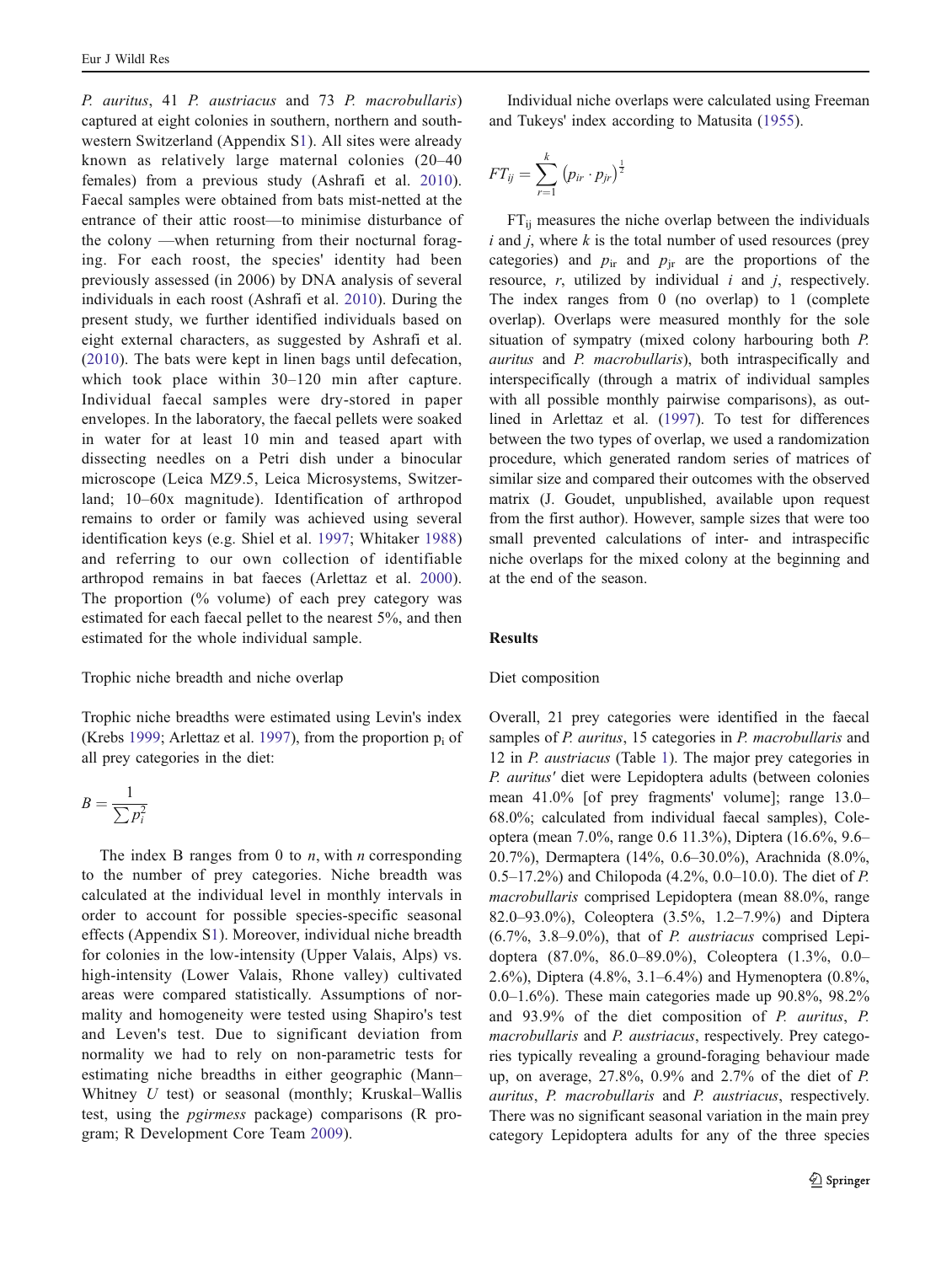<span id="page-3-0"></span>

| Species          | Place                   | Lepidoptera  | Lepidoptera         | Scarabidae     | Curculionoidae *        | Other             | Tipulidae        | Syrphidae <sup>*</sup> | Chironomidae      | Brachycera       | Other                | Chyrsopidae      |
|------------------|-------------------------|--------------|---------------------|----------------|-------------------------|-------------------|------------------|------------------------|-------------------|------------------|----------------------|------------------|
|                  |                         | adults       | larvae <sup>,</sup> |                |                         | Coleoptera        |                  |                        |                   |                  | Diptera              |                  |
| P. auritus       | Obergesteln (Upper VS)  | 32.0         | $\overline{0}$      | ਤ              | 0.0                     | $\ddot{\text{o}}$ | $\overline{1.0}$ | 3.5                    | ್                 | 5                | 16.0                 | 0.7              |
|                  | Blitzingen (Upper VS)   | 13.0         | 0.7                 |                | $\overline{C}$          | 10.0              | 4.7              | 0.0                    | 0.0               | $\overline{0.0}$ | 13.0                 | 0.5              |
|                  | Salins (Lower VS)       | 68.0         | $rac{6}{8}$         | $\degree$      | 10.0                    | 3.0               | 2.3              | 0.0                    | $_{\rm 0.0}$      | $\overline{12}$  | 5                    | 2.0              |
|                  | Kirchrued (AG)          | 52.0         |                     | 0.0            |                         | 2.6               | $\overline{5.1}$ | 0.3                    | 0.0               | 0.0              | 14.0                 | 0.4              |
|                  | Average                 | 41.0         | $\frac{2}{3}$ 0.0   | 0.4            | $0.0$<br>$2.5$<br>$0.0$ | $\overline{41}$   | 3.3              | $\overline{1.0}$       | 0.0               | 0.3              | 12.0                 | $_{0.9}$         |
| P. macrobullaris | Obergesteln (Upper VS)  | 82.0         |                     | 0.4            |                         | 7.5               | 3.7              | 0.0                    | 0.0               | 0.0              | 53                   | $\overline{0.0}$ |
|                  | Lax (Upper VS)          | 89.0         | $_{\rm 0.0}$        | $\overline{0}$ | $0.0\,$                 | 1.2               | 4.7              | 0.0                    | 0.0               | 0.4              | 2.6                  | 0.0              |
|                  | Basse Nendaz (Lower VS) | 93.0         | $\overline{0}$      | 0.0            | 0.0                     | $\overline{12}$   | $\mathbf{C}$     | 0.0                    | $\overline{0}$ .  | $_{0.0}$         | 2.7                  | 0.0              |
|                  | Average                 | 88.0         | $\overline{0}$      | 0.2            | 0.0                     | 3.3               | 3.1              | 0.0                    | $\overline{0}$ .0 | $\overline{0}$ . | 3.5                  | 0.0              |
| P. austriacus    | Mandach (AG)            | 89.0         | $\overline{0}$ .    | 0.0            | $_{0.0}$                | 2.6               | 1.7              | 0.0                    | 0.0               | 0.2              | 4.5                  | 0.2              |
|                  | Mönthal (AG)            | 86.0         | $\overline{0}$      | 0.0            | 0.0                     | $\ddot{\bullet}$  | 0.8              | 0.0                    | $\overline{0.0}$  | $\overline{0.0}$ | 2.3                  | $\overline{0.0}$ |
|                  | Average                 | 87.0         | $\overline{c}$      | 0.0            | 0.0                     | $\mathbf{r}$      | $\mathbf{r}$     | 0.0                    | 0.0               | $\overline{c}$   | 3.4                  | ਡ                |
|                  |                         |              |                     |                |                         |                   |                  |                        |                   |                  |                      |                  |
| Species          | Place                   | Hemerobiidae | Hymenoptera         | Trichoptera    | Dermaptera              | Hemiptera<br>∗    | Orthoptera       | Blattodea              | Opiliones<br>∗    | ₩                | ₩<br>Other Arachnida | Chilopoda        |
| P. auritus       | Obergesteln (Upper VS)  | 2.7          | 0.2                 | 2.7            | 19.0                    | 3.5               | 5.8              | 0.0                    | 2.0               |                  | 8.4                  | 2.6              |
|                  | Blitzingen (Upper VS)   | $_{\rm 0.0}$ | 0.7                 | $0.0\,$        | 30.0                    | 0.2               | 4.4              | 0.0                    | 0.2               |                  | 17.0                 | 3.6              |
|                  | Salins (Lower VS)       | 0.2          | 0.0                 | 0.0            | 5.4                     | $_{0.9}$          | 0.3              | $\overline{c}$         | $\overline{C}$    |                  | $\ddot{0}.4$         | $\mathbf{0.0}$   |
|                  | Kirchrued (AG)          | 0.5          | 0.6                 | 0.0            | 0.6                     | $\overline{0}$    | 2.0              | 0.0                    | 0.0               |                  | 3.7                  | 10.0             |
|                  | Average                 | 0.9          | 0.4                 | 0.7            | 14.0                    | 1.2               | $\overline{3.1}$ | 0.0                    | 0.6               |                  | 7.4                  | 4.2              |
| P. macrobullaris | Obergesteln (Upper VS)  | $_{\rm 0.0}$ | 0.0                 | 0.0            | 0.0                     | 0.8               | 0.0              | $\overline{C}$         | 0.0               |                  | 0.2                  | $\overline{0}$ . |
|                  | Lax (Upper VS)          | $_{\rm 0.0}$ | 0.9                 | 0.0            | 0.0                     | 0.0               | 0.0              | 0.0                    | 0.0               |                  | 0.6                  | $\overline{0}$ . |
|                  | Basse Nendaz (Lower VS) | $0.0\,$      | $\overline{0}$      | 0.0            | 1.8                     | 0.0               | 0.0              | 0.0                    | 0.0               |                  | $\overline{0}$ :     | 0.2              |
|                  | Average                 | $0.0\,$      | $\ddot{0}$          | 0.0            | 0.6                     | $0.\overline{3}$  | 0.0              | 0.0                    | 0.0               |                  | $0.\overline{3}$     | $\overline{0}$   |
| P. austriacus    | Mandach (AG)            | $_{\rm 0.0}$ | $\frac{6}{1}$       | 0.0            | 0.0                     | 0.2               | 0.0              | 0.0                    | 0.0               |                  | $\overline{0}$ .     | $\overline{0}$ . |
|                  | Mönthal (AG)            | $_{\odot}$   | $\ddot{0}$ .        | 0.0            | 0.0                     | 5.8               | 0.0              | 0.0                    | 0.0               |                  | 5.0                  | $\ddot{0}$ .0    |
|                  | Average                 | $_{0.0}$     | $\ddot{\textbf{8}}$ | 0.0            | 0.0                     | 3.0               | 0.0              | 0.0                    | 0.0               |                  | 2.6                  | $\overline{0}$   |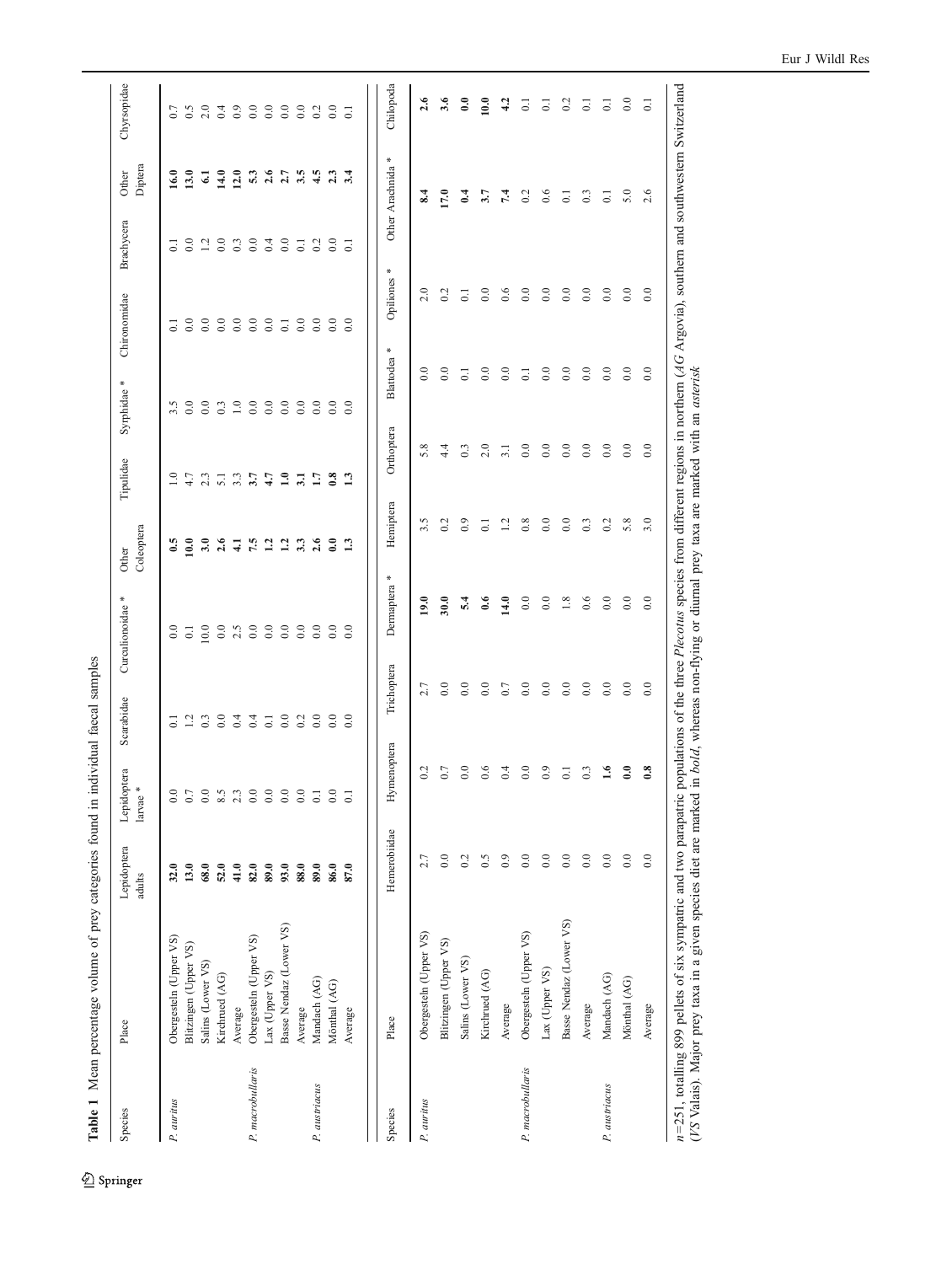during the season (Kruskal–Wallis test,  $\chi^2$ =3.7, 5.19 and 3.35,  $p=0.085$ , 0.18 and 0.50 in *P. auritus*, *P. macrobullaris* and P. austriacus, respectively).

Trophic niche breadth and niche overlap

The trophic niche breadths of P. austriacus and P. macrobullaris were smaller (Levin's index of 1.22 and 1.26, respectively, Fig. 1) than that of P. auritus (1.90, multiple Kruskal–Wallis test,  $p < 0.05$ ). There was no indication for a significant seasonal variation in niche breadth for any of the three species (Kruskal–Wallis test,  $\chi^2$ =6.31, 10.53 and 6.98; p=0.052, 0.17, 0.13 for P. auritus, P. macrobullaris and P. austriacus, respectively).

A comparison of monthly interspecific vs. intraspecific (individual) niche overlaps in the sole available sympatric population (P. auritus and P. macrobullaris, Upper Valais) yielded a significant difference between intraspecific and interspecific overlaps in July and August for P. auritus ( $p$  < 0.05, randomization tests) and in August for P. macrobullaris  $(p<0.05;$ Fig. 2). No tests could be performed in June and September due to too small sample sizes.

Comparisons of niche breadths between colonies in Upper Valais (low-intensity agriculture) and Lower Valais (highintensity agriculture) revealed a much narrower prey spectrum for *P. auritus* in the intensively cultivated area (1.7 vs 2.2 for low-intensity farming; Mann–Whitney U test,  $W=288.5, p<$ 0.01), whilst no such difference existed for P. macrobullaris  $(1.2 \text{ vs } 1.3, \text{ respectively}, W=161.5, p=0.81).$ 

#### Discussion

This study establishes an overall trophic specialisation on moths in all three species of long-eared bats occurring in Switzerland. Yet, P. auritus, the least specialized (broader niche) among the three Plecotus species, incorporates many more Dermaptera, Diptera, Arachnida, Coleoptera and



Fig. 1 Mean (+SE) trophic niche breadth (Levin's index) computed for the three long-eared bat species from May to September 2007 and 2008. The significance of pairwise comparisons is indicated (multiple Kruskal–Wallis test,  $p < 0.05$ ; NS not significant)



Fig. 2 Monthly niche overlaps (Freeman–Turkey's index+SE, sample size given in *columns*) in a sympatric population of *P. auritus* and *P.* macrobullaris. Stars show significant intraspecific–interspecific pairwise comparisons (randomization tests,  $p < 0.05$ )

Chilopoda in its diet, which reveals a greater reliance on substrate gleaning as regards to foraging tactics. In the sole sympatric population found, there was evidence for a mechanism of trophic niche partitioning between P. auritus and P. macrobullaris.

A trophic specialisation of Plecotus on moths confirms previous European studies. The proportion recorded here for P. auritus  $(41\%)$  is similar to the values reported by Swift and Racey [\(1983](#page-6-0), 40.5%), Rydell [\(1989](#page-6-0), 27.2%) and Beck [\(1995](#page-5-0), 61%). A very high proportion of moths in P. austriacus' diet in Beck 1995, 90%; (see also Swift and Racey [1983](#page-6-0) and Rydell [1989](#page-6-0)) is also corroborated by our findings (87.4%). To our knowledge, the present study represents the first analysis of the diet of P. macrobullaris in Central Europe: 88.0% of moths in diet composition corroborates the findings (90%) made by Whitaker and Karatas ([2009\)](#page-6-0) in Turkey. Thus, this species appears to be as specialised on moths as P. austriacus. With a diet composed of 27.8% diurnal and non-flying prey taxa, P. auritus is expected to glean much of its prey from substrates. This contrasts with the foraging behaviour of P. austriacus and P. macrobullaris, as inferred from their diet composition, which would be much more adapted to prey capture by aerial hawking. The similarities in morphology (Ashrafi et al. [2010\)](#page-5-0) and echolocation calls (Dietrich et al. [2006](#page-5-0)) of P. auritus and P. macrobullaris had led to the idea of similar gleaning foraging strategies in the two species, which is invalidated by our findings, as P. macrobullaris only had 0.9% typical non-flying and diurnal arthropods in its diet. Hence, although it is still able to pick up insects from surfaces, P. macrobullaris mostly captures aerial prey. The same holds for P. austriacus, with only 2.7% of flightless and diurnal taxa in its diet. Yet, the exact amount of prey consumed by gleaning is most probably underestimated as other prey not classified among diurnal and flightless categories can also be obtained from gleaning. The seasonal variation in the occurrence of moths **By**<br> **Example 12 Example 12 Example 2 Example 2 Example 2 Example 2 Example 2 Example 2 Example 2 Example 2 Example 2 Example 2 Example 2 Example 2 Example 2 Example 2 Example 2 Example**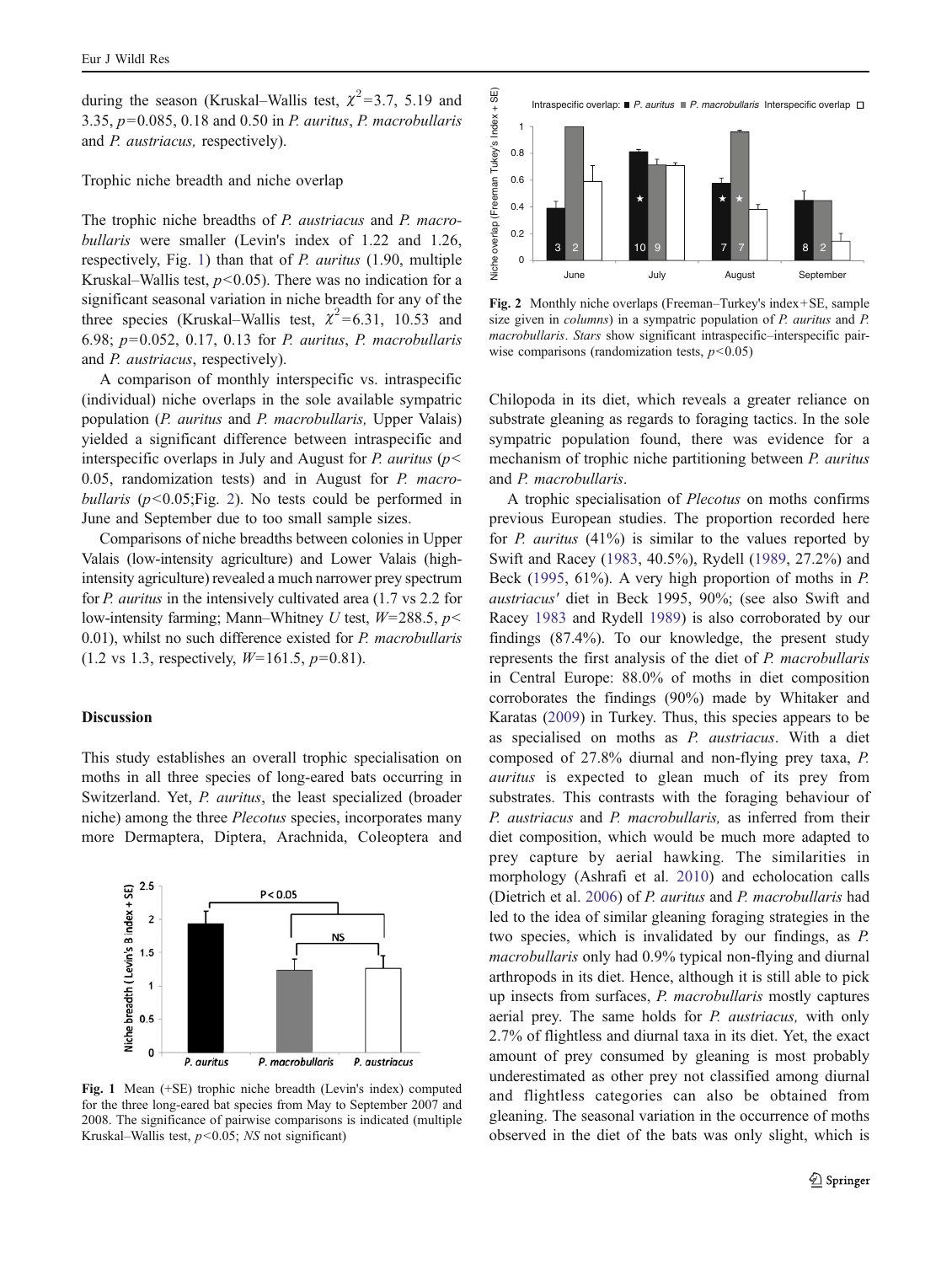<span id="page-5-0"></span>likely to indicate a rather constant occurrence of this food source in the environment.

These noticeable divergences in prey spectra and niche breadths of Swiss long-eared bats are reflected in our unique niche overlap estimation for the sole situation where two out of the three species occurred in sympatry, and even in syntopy (sharing the same colonial roost). Competition avoidance between P. auritus and P. macrobullaris was clearly achieved through a mechanism of food resource partitioning, with the intraspecific overlap being larger than the interspecific overlap, a situation which was sufficient to allow a stable coexistence. Interestingly, this pattern was apparent even in the middle of the summer, when food abundance peaks, i.e. when the basic assumption of limiting resources was less likely to be true. This apparent niche structure maintenance leaves open the question whether the underlying ecological segregation mechanism is competitive exclusion or rather niche specialisation independent from interspecific competition. The convergent diets and niche breadths of P. austriacus and P. macrobullaris may be a sign that these two species actually compete for the same food resources. The fact that P. austriacus inhabits exclusively lowland areas of Switzerland north of the Alps, while P. macrobullaris occurs mostly above 600 m altitude north of the Alps but also at low elevation in the southern Alps (Ashrafi et al. 2010; Mattei-Roesli [2010](#page-6-0)) evokes a parapatric distribution. Predictive habitat suitability models have recently confirmed this view (Rutishauser et al. unpublished data). There is thus growing evidence that the two species actually occupy the same niche and could not coexist in sympatry in the long term.

Bats are a specious group of mammals playing an important role as bioindicators (Jones et al. [2009\)](#page-6-0). The recent discovery of new cryptic species of bats poses new conservation challenges, as species status and ecological requirements are to be re-evaluated. In the extreme cases, the discovery of new species within a cryptic species complex may lead to the recognition that some species, previously considered as threatened, are indeed critically endangered, if not on the brink of extinction, thus requiring immediate action (e.g. Sattler et al. [2007](#page-6-0)).

Like many other European Microchiroptera (Stebbings [1988;](#page-6-0) Mitchell-Jones [1995;](#page-6-0) Hutson et al. [2001;](#page-6-0) Bontadina et al. 2008), long-eared bats have faced strong declines in the last decades. This is not surprising, given that niche specialists are more vulnerable than generalists (Safi and Kerth [2004\)](#page-6-0). Because P. austriacus and P. macrobullaris have smaller niche breadths than P. auritus, we expect the former two species to be more sensitive to changes in their immediate environment; therefore, a higher conservation concern status for these two species is justified. Our finding that diet diversity of P. *auritus* is lower in high-intensity than in low-intensity farmland suggests that even this more

generalist species is under environmental pressure in highintensity farmland, which is in line with the general view that agricultural intensification has caused a dramatic impoverishment of foraging conditions for insectivorous vertebrates across temperate Europe (e.g. Wickramasinghe et al. [2004;](#page-6-0) Britschgi et al. 2006; Buckingham et al. 2006). Our results suggest that less intensive agricultural management and any kind of habitat management, which favours the abundance of moths, would be profitable to long-eared bats.

Acknowledgements We thank A. Ehrenbold and P. Jud for their support during the field and laboratory work. We are also grateful to F. Abadi and J. Goudet for their help with the data analysis. We extend warm thanks to G. Jones and two anonymous reviewers who reviewed previous drafts of this paper and helped with valuable comments to improve it. Alice Buhayer kindly improved the English. Field work was carried out under licence of the respective cantonal authorities.

#### References

- Arlettaz R (1999) Habitat selection as a major resource partitioning mechanism between the two sympatric sibling bat species Myotis myotis and Myotis blythii. J Anim Ecol 68:460–471
- Arlettaz R, Perrin N, Hausser J (1997) Trophic resource partitioning and competition between the two sibling bat species Myotis myotis and Myotis blythii. J Anim Ecol 66:897–911
- Arlettaz R, Godat S, Meyer H (2000) Competition for food by expanding pipistrelle bat populations (Pipistrellus pipistrellus) might contribute to the decline of lesser horseshoe bats (Rhinolophus hipposideros). Biol Conserv 93:55–60
- Ashrafi S, Bontadina F, Kiefer A, Pavlinic I, Arlettaz R (2010) Multiple morphological characters needed for field identification of cryptic long-eared bat species around the Swiss Alps. J Zool 281:241–248
- Beck A (1995) Fecal analyses of European bat species. Myotis 32– 33:109–119
- Begon M, Harper JL, Townsend CR (1986) Ecology. Blackwell Scientific Publications, Oxford
- Benda P, Hulva P, Gaisler J (2004a) Systematic status of African populations of Pipistrellus pipistrellus complex (Chiroptera: Vespertilionidae), with a description of a new species from Cyrenaica, Libya. Acta Chiropt 6:193–217
- Benda P, Kiefer A, Hanák V, Veith M (2004b) Systematic status of African populations of long-eared bats, genus Plecotus (Mammalia: Chiroptera). Folia Zool 53:1–47
- Bontadina F, Schmied SF, Beck A, Arlettaz R (2008) Changes in prey abundance unlikely to explain the demography of a critically endangered Central European bat. J Appl Ecol 45:641–648
- Britschgi A, Spaar R, Arlettaz R (2006) Impact of grassland farming intensification on the breeding ecology of an indicator insectivorous passerine, the Whinchat Saxicola rubetra: Lessons for overall Alpine meadowland management. Conservat Biol 130:193–205
- Buckingham DL, Peach WJ, Fox DS (2006) Effects of agricultural management on the use of lowland grassland by foraging birds. Agr Ecosyst Environ 112:21–40
- Dietrich S, Szameitat DP, Kiefer A, Schnitzler HU, Denzinger A (2006) Echolocation signals of the plecotine bat, Plecotus macrobullaris Kuzyakin, 1965. Acta Chiropt 8:465–475
- Hutchinson GE (1957) Concluding Remarks. Cold Spring Harb Symp Quant Biol 22:415–427